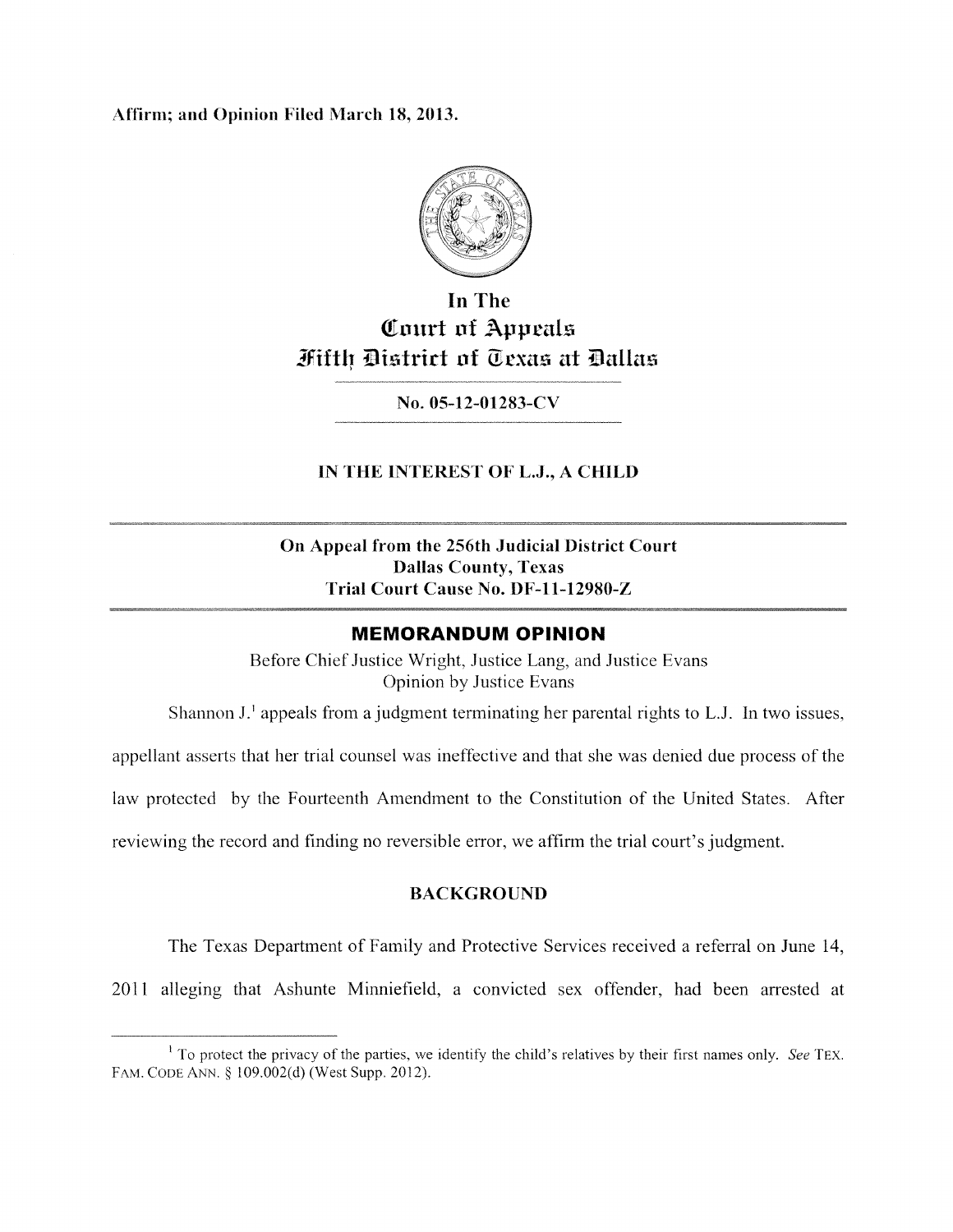appellant's apartment earlier that day and that appellant was threatening to kill herself. Although Li. was not present at the time of Minniefield's arrest, LJ.'s sibling, N.T. was at the home, The same day, a Department special investigator visited appellant at her home and had concerns that appellant was not taking her prescribed medication for mental health issues and had allowed at least one of her children to be around Minniefield. At the request of the Department special investigator, appellant signed a child safety evaluation and plan agreeing that she and her children would not have any further contact with Minniefield and that she would take her medication. The following day, in an interview with a Department caseworker, appellant admitted she knew Minniefield was a convicted sex offender, but stated that she never allowed him to care for her children at any time. Appellant also admitted to using drugs in the past, but the record shows drug tests performed on June 14 and June 15 were negative. After assessment, the Department determined the family would benefit from family based safety services and would be monitored by the Department.

The June 14 referral was not appellant's first case with the Department involving Minniefield. In March of 2010, L.J. and N.T. were removed from appellant's care because Minniefield was in the home. The children were ultimately returned to appellant and the case was closed after appellant successfully completed services and appellant agreed that she and her children would not have any contact with Minniefield.

On July 20, 2011, appellant contacted her caseworker to inform her that Minniefield's family made threats to kill appellant after learning that Minniefield had been diagnosed with a critical medical condition that his family believed to be appellant's fault. After appellant refused the Department's offer to go to a shelter with her children, the Department removed L.J. and N.T. from appellant's home. Then, the Department filed a petition for protection,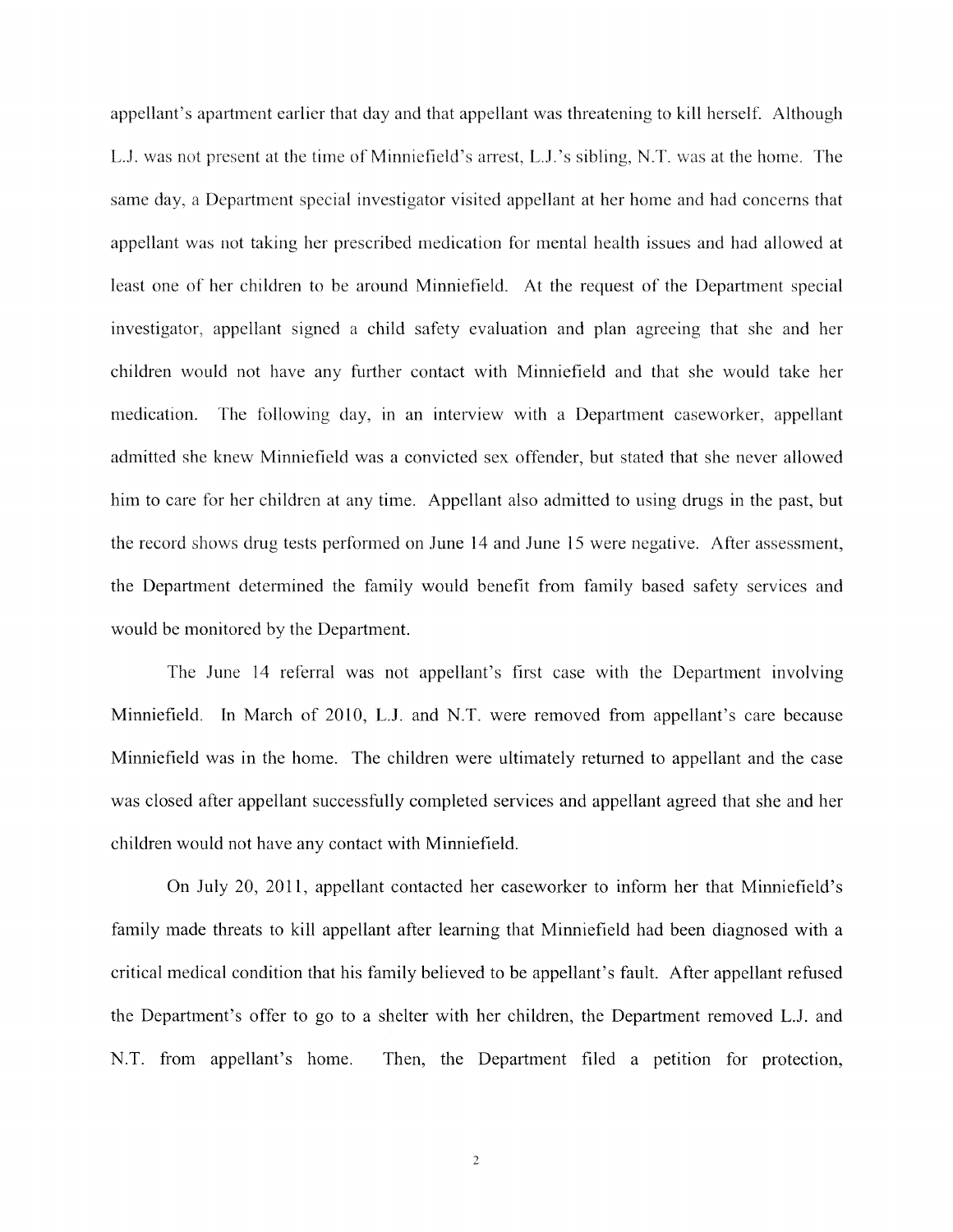conservatorship, and termination of appellant's rights with respect to L.J. only.<sup>2</sup> The trial court signed a temporary order on July 26, 2011 appointing the Department temporary managing conservator of both children. Several permanency hearings were held and orders entered during the pendency of this case. At the permanency hearing on December 6, 2011, the trial court signed an order appointing counsel to appellant.

On March 23, 2012, the parties signed a "mediated settlement agreement" incorporating an exhibit that, among other things, re-set the mediation for June 1, 2012. On April 12, the trial court held another permanency hearing setting the case for mediation on June <sup>1</sup> and setting a trial date of July <sup>5</sup> and 6. The case was not settled on June <sup>1</sup> and a trial before the court was held on the scheduled dates. At the conclusion of the trial, the court orally rendered judgment terminating appellant's parental rights to L.J. pursuant to subsections  $161.001(1)(D)$  and (E) of the Texas Family Code. Before the final judgment was signed, the trial court signed an order dismissing L.J.'s termination case for want of prosecution. The case was later reinstated on the Department's motion. On August 30, 2012, the trial court signed a decree terminating appellant's parental rights to L.J. This appeal followed.

#### ANALYSIS

Before addressing the merits of this case, we note that the record in this appeal and the record in the separate appeal involving the termination of appellant's parental rights to N.T. are virtually the same, although the termination decrees for each child have different trial court cause numbers. The cases were tried together below and the reporter's record is identical in both appeals. Additionally, appellant has filed substantively identical briefs in both appeals raising

<sup>&</sup>lt;sup>2</sup> Previously, in January 2011, the attorney general's office filed a petition to establish paternity of N.T. under trial court cause number DF-l l-00657-Z. It was in this separate case that the trial court terminated appellant's parental rights to N.T. That judgment is the subject of a separate appeal and opinion. See In re N.T., 05-12-01284-CV (Tex. App—Dallas March 18, 2013, no pet .h.).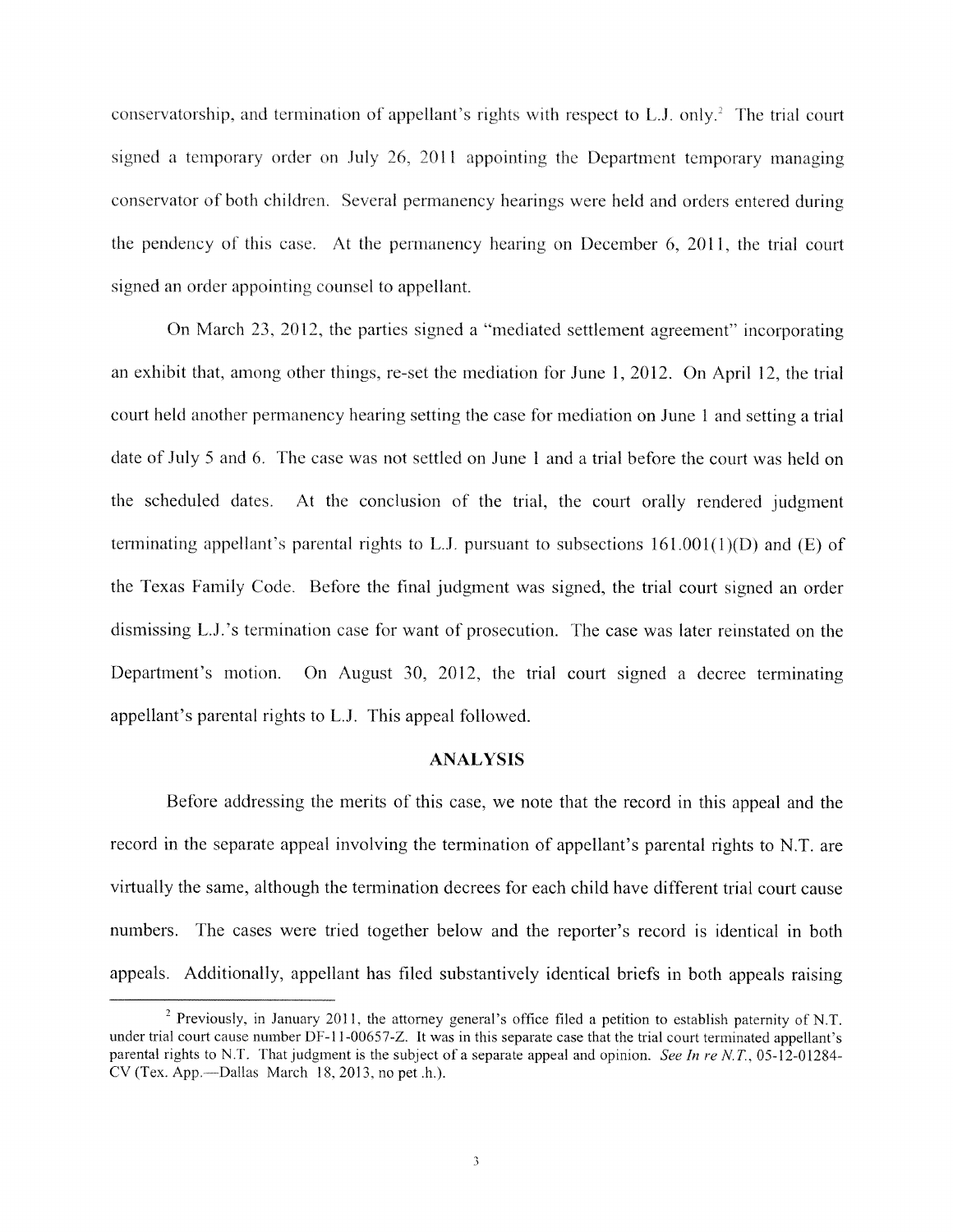the same issues and arguments. However, some of the arguments appellant presents relate only to the termination of appellant's parental rights to NT. We do not address these arguments in this opinion and limit our analysis to only those arguments relating to the trial court's judgment terminating appellant's parental rights to L.J.

#### I. INEFFECTIVE ASSiSTANCE

In her first issue, appellant asserts that her trial counsel was ineffective because he was unprepared for trial in various ways and failed to: (1) file special exceptions and various motions, (2) perform discovery, (3) make certain objections at trial, and (4) present evidence on certain factors relative to whether termination was in L.J.'s best interest.

In Texas, indigent parents have a statutory right to effective assistance of counsel in termination proceedings that we evaluate under the same standards as those set forth for criminal defense counsel in Strickland v. Washington, 466 U.S. 668 (1984). See In re M.S., 115 S.W.3d 534, 54445 (Tex. 2003). To succeed on her ineffective assistance issue, appellant must establish not only that her counsel's performance was deficient, but also show counsel's deficient performance prejudiced her case. See id. With respect to the first prong of the test, we indulge in a strong presumption that counsel's conduct fell within the wide range of reasonable professional assistance, which includes the possibility that counsel's actions were strategic. Id. at 545. The challenged conduct will constitute ineffective assistance only when it was so outrageous that no competent attorney would have engaged in it. Id. In analyzing whether counsel's performance in a particular case is deficient, we consider all of the circumstances surrounding the case and focus primarily on whether counsel performed in a reasonably effective manner. Id. With respect to Strickland's second prong, we must determine whether there is a reasonable probability that, but for counsel's deficient performance, the result of the proceeding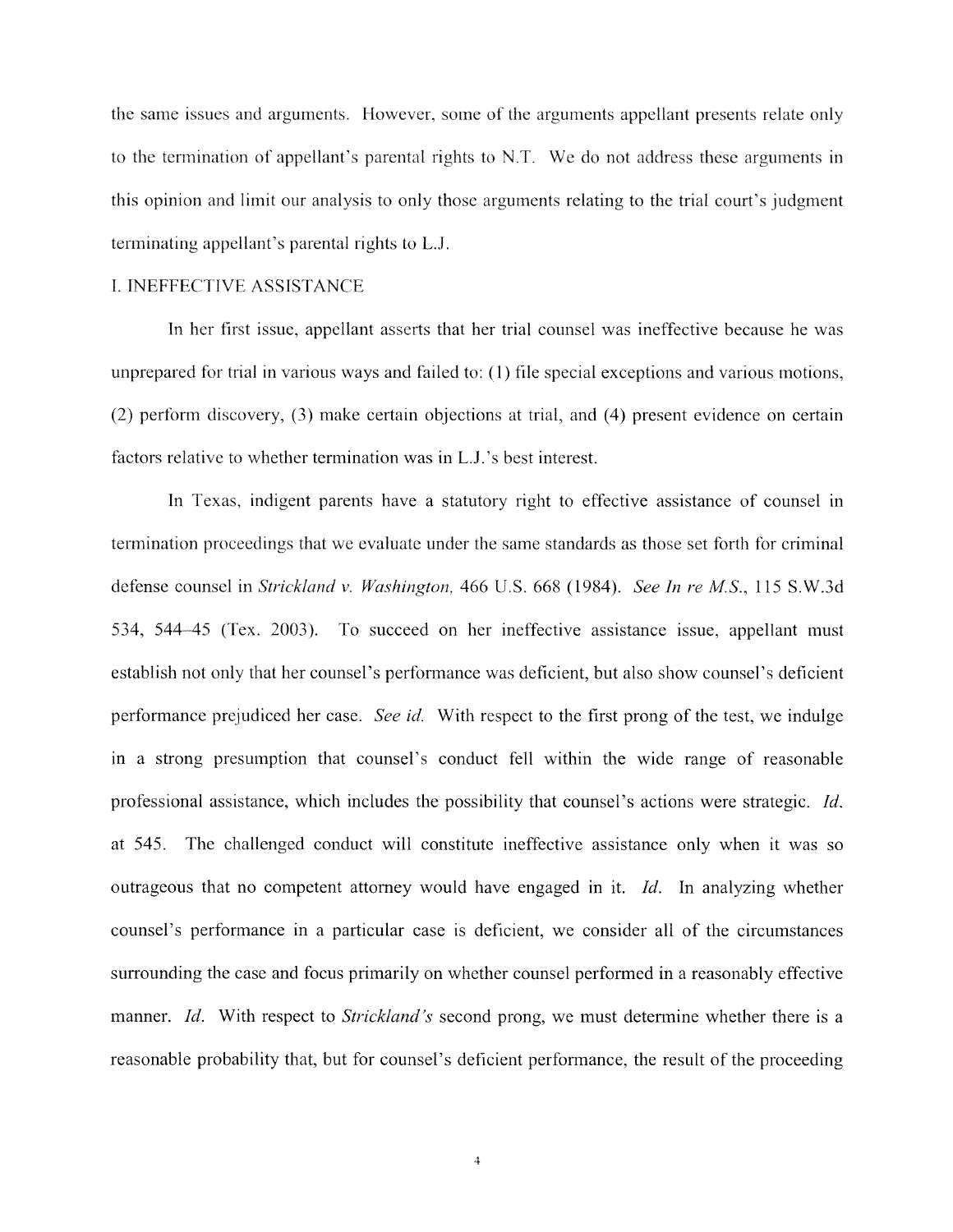would have been different. *Id.* at 550. An allegation of ineffective assistance must be fully supported by the record. See Doe v. Brazoria Cnty. Child Protective Servs., 226 S.W.3d 563,  $572$  (Tex. App.—Houston [1st Dist.] 2007, no pet.).

#### A. "Mediated Settlement Agreement"

Appellant initially asserts that her counsel's performance was deficient because he failed to move for a final judgment based upon the parties' March 23, 2012 "Mediated Settlement Agreement" in accordance with section 153.0071(e) of the Texas Family Code. See TEX. FAM. CODE ANN.  $\S$  153.0071(e) (West 2008). Appellant argues that entry of a final judgment on the agreement, which did not call for the termination of her parental rights, would have been a better result for appellant than the judgment the trial court signed after trial on the merits. Our review of the purported agreement does not support appellant's position.

On March 23 the parties signed the "Mediated Settlement Agreement" to appear in court to present evidence and secure rendition of judgment in accordance with the settlement terms. The agreement further provided, "THIS AGREEMENT IS NOT SUBJECT TO REVOCATION." The particular terms of the parties' settlement, however, were set out in Exhibit A. Exhibit A specifically re-set the March 23 mediation to June 1. The exhibit further provided that during the interim, appellant would finish counseling, continue her drug treatment, stay on her medication from "MFIMR," continue with "MHMR" services, and refrain from having contact with any registered sex offender. The settlement did not address the ultimate disposition of the termination proceeding.

Our review of the agreement shows there is nothing in the purported settlement upon which appellant's counsel could have sought a final judgment because nothing in the parties' settlement involved an agreement with respect to the issues before the trial court for final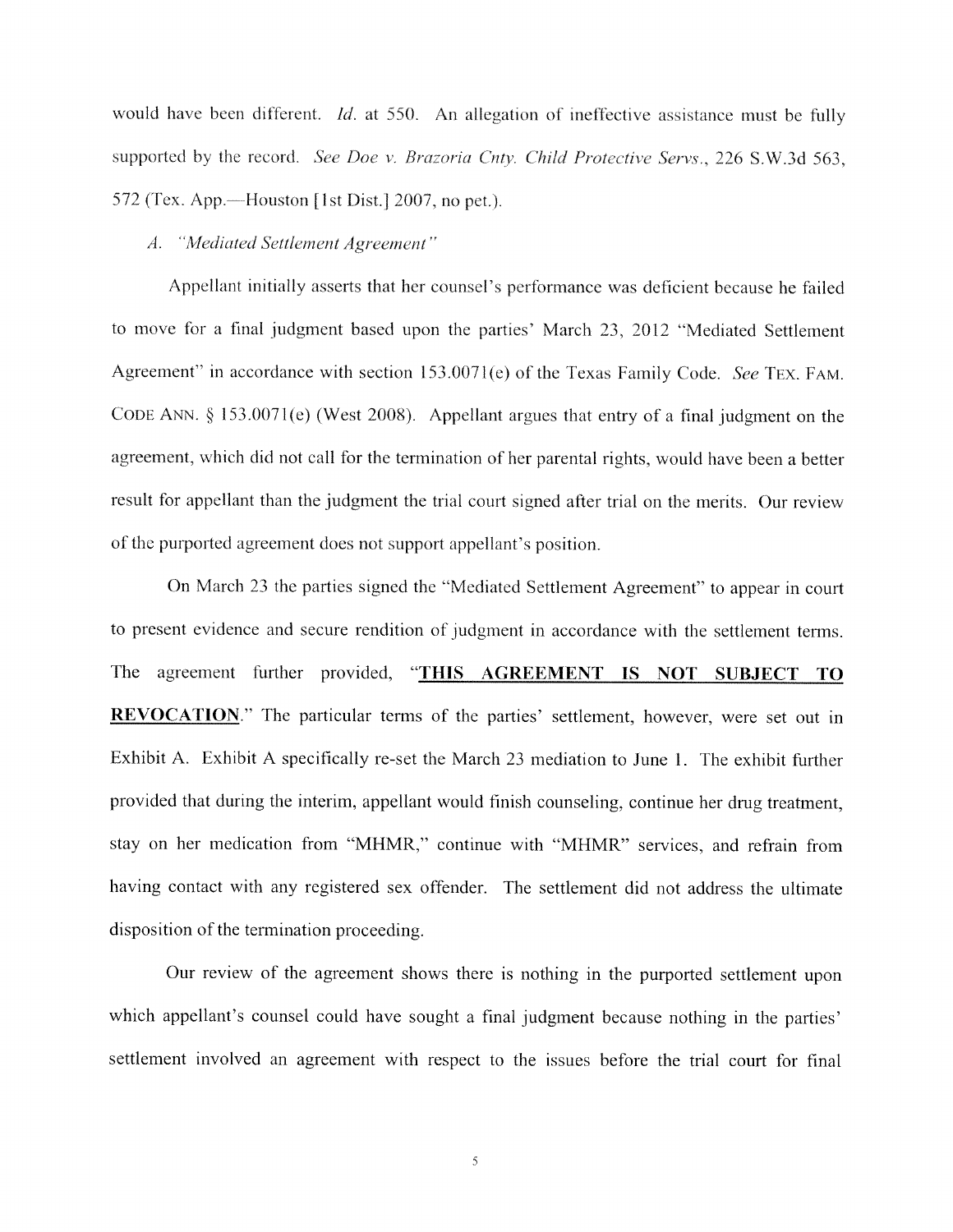resolution, i.e., custody, placement, guardianship, or parental rights. Nor does the record contain any indication that the trial court would have granted such a motion. We therefore conclude appellant's counsel's performance was not deficient for failing to move for a final judgment on a "mediated settlement agreement" that addressed only interim actions appellant agreed to perform before the June <sup>1</sup> mediation.

#### B. Motion for Continuance

Appellant next directs us to her counsel's failure to file a written motion for a continuance of the July <sup>5</sup> trial date after becoming aware that the State intended to proceed with terminating appellant's parental rights.<sup>3</sup> Appellant acknowledges that her counsel orally moved for a continuance on the day of trial which the trial court denied. At trial, the Department opposed counsel's request for a continuance noting the case had a dismissal date of July 23 pursuant to section  $263.401(a)$  of the family code. See TEX. FAM. CODE ANN. § 263.401(a) (West 2008). Appellant contends, however, that the Department's decision to proceed with the termination after signing the March 23 "mediated settlement agreement," is an extraordinary circumstance justifying a 180 day continuance to allow counsel additional time to prepare for trial under section 263.401 of the family code. See id. § 263.401(b). A trial court's ruling on a motion for continuance lies within the trial court's sound discretion. BNC Software Belg., N.V. v. Marchand, 83 S.W.3d 789, 794 (Tex. 2002); see also In re D. W, 249 S.W.3d 625, 647 (Tex. App.—Fort Worth 2008, pet. den.) (extension of dismissal date under section 263.40 1(b) similar to continuance and reviewed for abuse of discretion).

<sup>&</sup>lt;sup>3</sup> Appellant asserts that the Department unilaterally repudiated the "mediated settlement agreement" on or about June 1, 2012. The Department contends that mediation continued on June <sup>1</sup> as ordered by the Court on April 24, but no final agreement was reached because appellant had not followed the terms set forth in the March 23 agreement.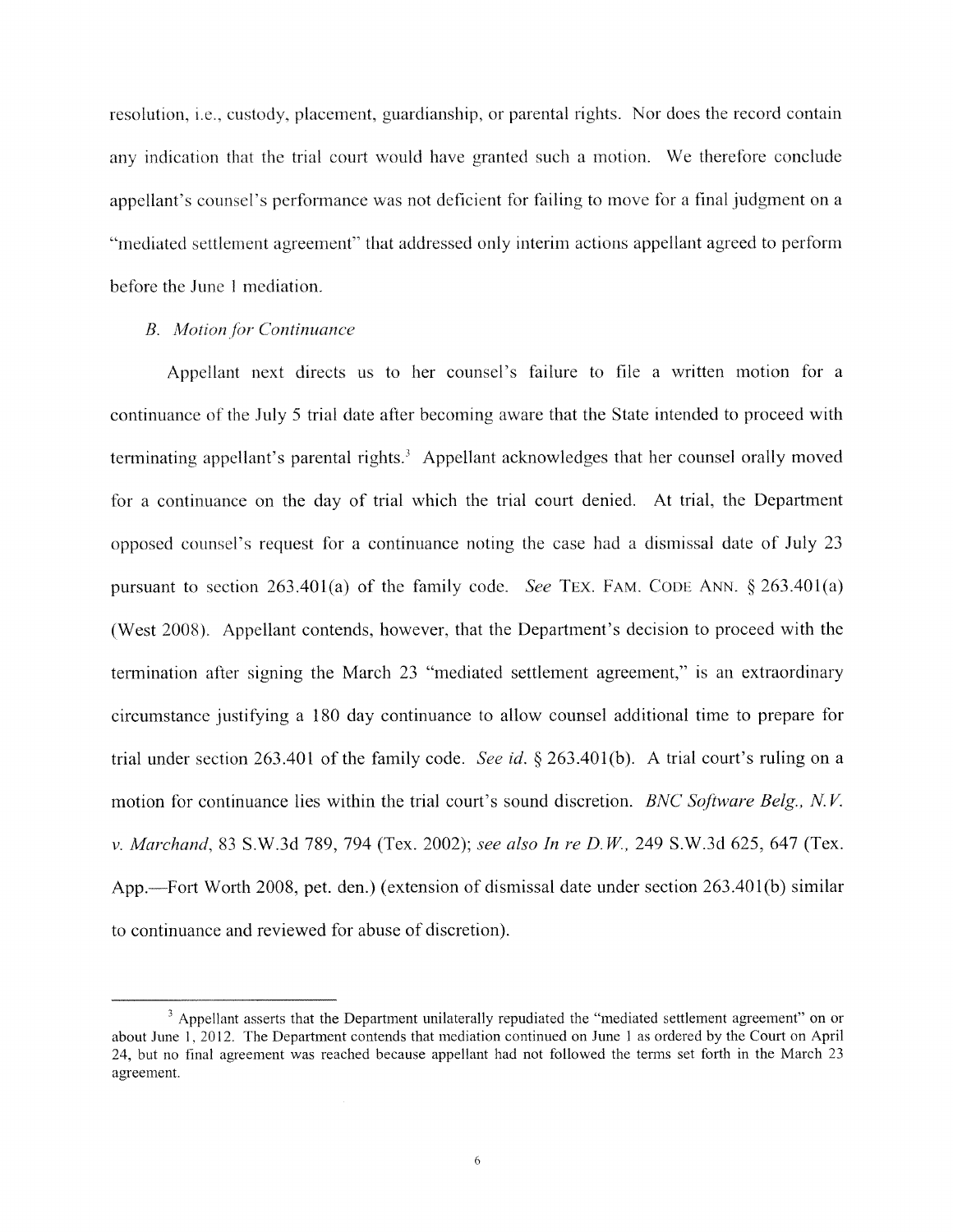Appellant has not shown that the court would have granted a timely filed written motion for continuance on the grounds she asserts or that she was in fact hanned by the failure to grant a continuance. Even assuming the trial court would have granted a continuance to give counsel additional time to prepare for trial as appellant urges, there is nothing in the record before us to support a conclusion that if counsel had received additional time, there was a reasonable probability that the result of the proceedings would have been different. Accordingly, appellant has failed to establish either prong of the *Strickland* test with respect to this complaint.

#### C. Special Exceptions and Discovery

Appellant also contends that her counsel's performance was deficient because he failed to file special exceptions to the Department's petition. Appellant asserts that as a result of counsel's failure to specially except to the pleadings he was unaware of the specific statutory grounds on which the Department based its request for tennination and was unprepared for trial. The record does not support appellant's contention.

The caseworker affidavit attached to the Department's termination petition recounted the events of June 14 and July 20 and noted that appellant admitted to using marijuana "to cope with things that are going on in her life at this time." The afflant also questioned appellant's ability to provide a safe environment for her children and her ability to make decisions that are best for the children, including her lack of follow-up with her mental health, knowingly allowing a sex offender to reside in her home, and placing the children in an unsafe environment after Minniefield's family made threats to appellant. These concerns were the Department's focus at trial.

Appellant's counsel was appointed on December 6, 2011 and later attended permanency hearings on February 14 and April 12, as well as two mediation hearings. At the March 23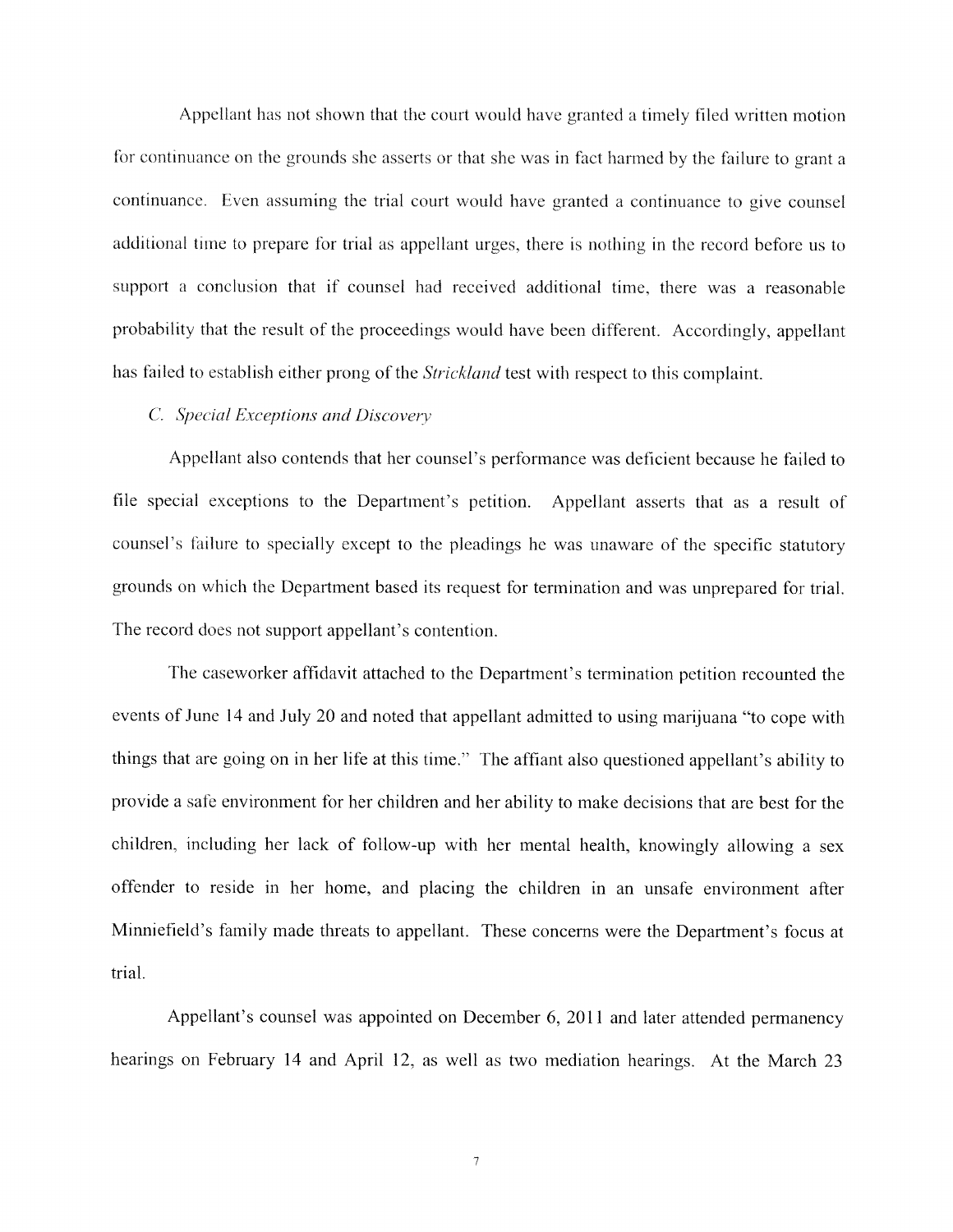mediation, issues respecting appellant's continuation with counseling, drug treatment, mental health issues, as well as her contact with any convicted sex offender were raised by the Department, as evidenced by the agreement the parties signed. Moreover, at the beginning of the trial, counsel for the Department stated on the record it was seeking termination based on section  $161.001(1)(D)$  (endangerment by conditions or surroundings) and section  $161.001(1)(E)$ (conduct endangerment). Accordingly, appellant's contention that her counsel was unaware of the grounds on which the Department were proceeding is not supported by the record.

Appellant also contends that counsel was deficient because he failed to propound formal discovery and was unprepared for trial and surprised by the Department's trial exhibits and theories. Appellant specifically references Minniefield's penitentiary packet relating to his sex offender conviction, Dallas County Sheriff records containing the number of times appellant visited Minniefield in jail, records from a drug testing agency, and expert reports and opinions from a professional counselor who treated appellant. The record before us is silent as to whether counsel propounded any discovery in this case and also does not disclose what counsel knew with respect to Minniefield's sex offenses, appellant's drug tests, visits to Minniefield, or the opinions of appellant's counselor. Accordingly, appellant has failed to establish counsel was ineffective for failing to request discovery.

To the extent appellant asserts that these exhibits would have been excluded as untimely pursuant to Texas Rule of Civil Procedure 193 .6 had fonnal discovery been propounded, there is nothing in the record to suggest that the Department would not have complied with time requirements regarding discovery requests. Moreover, based on the record before us, we are

<sup>&</sup>lt;sup>4</sup> Rule 193.6 provided that, absent a showing of good cause, or a lack of unfair surprise or unfair prejudice, a party who fails to make, amend, or supplement a discovery response in a timely manner may not introduce in evidence material or information that was not timely disclosed. See TEX. R. CIV. P. 193.6.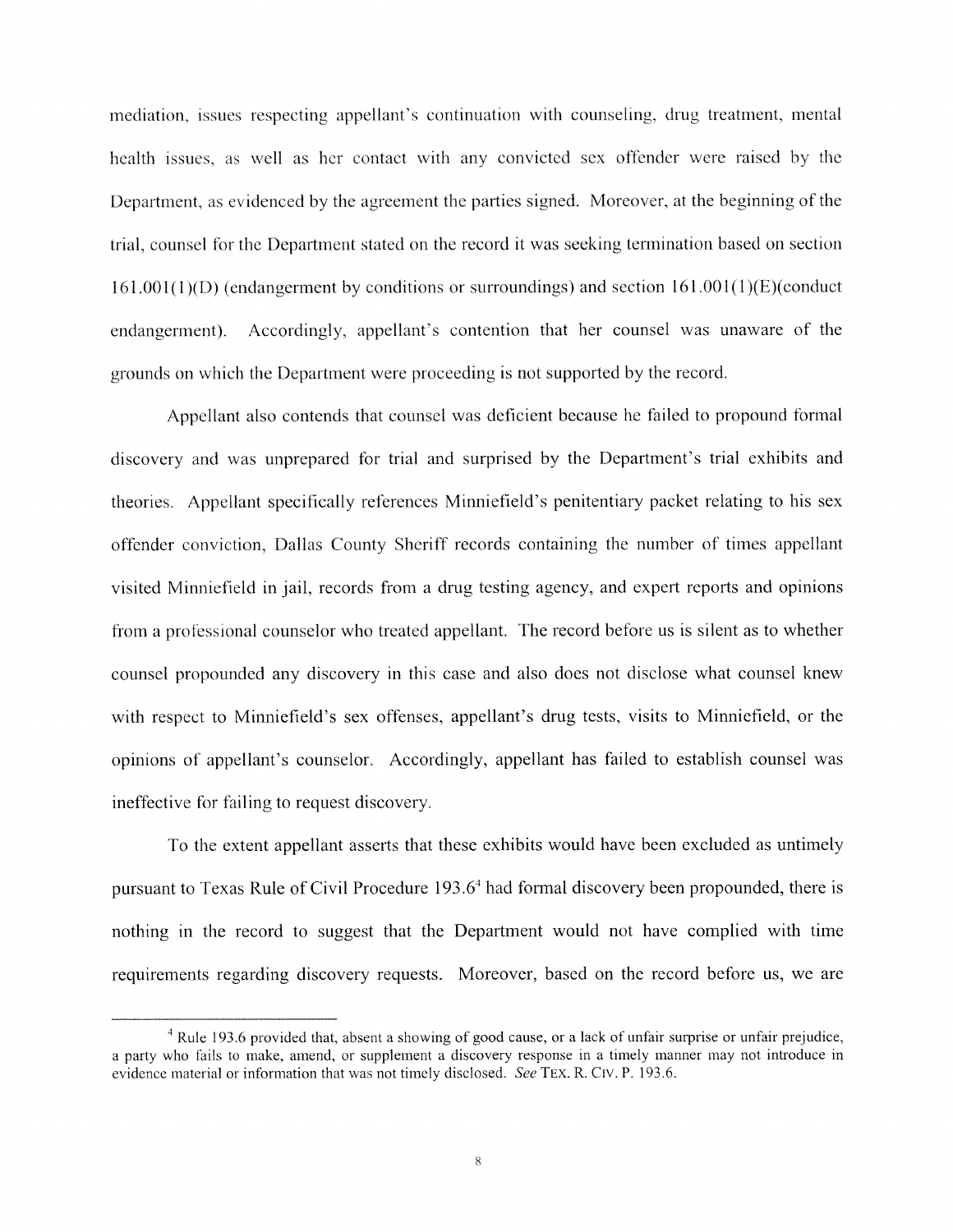unpersuaded that the admission of Minniefield's criminal records evidencing that he was a sex offender or the record of appellant's jail visits to Minnicfield prejudiced appellant's case any more than her own admissions at trial, In her testimony, appellant admitted that at some point in 2010 she learned that Minniefield was a registered sex offender and that her children were removed from her care in 2010 based on her relationship with Minniefield. Appellant also agreed that part of the reason her children were returned to her in 2010 was because she agreed that she and her children would not have any contact with Minniefleld. She also admitted that on June 14, 2011, less than one year after the 2010 case was dismissed, Minniefield was arrested at her home when N.T, was present. Appellant further admitted that despite signing an agreement at the March 23 meditation that she would refrain from having any contact with a registered sex offender, she had visited Minniefield in jail over sixteen times through June. We are likewise unpersuaded by appellant's argument that early discovery of Minniefield's criminal records would have allowed counsel to argue that appellant's children were of a different sex and age than Minniefield's child victims. There is nothing in the record to indicate that appellant's counsel was unaware of the age and sex of Minniefield's victims prior to trial. Furthermore, we cannot determine on this record whether counsel's failure to bring attention to the precise nature of Minniefield's sex offenses may have been part of his trial strategy to marginalize Minniefield's impact on the case because he was currently in prison.

Appellant also complains about the admission of her drug testing records for May 25, 2012 that did not include the actual drug test results. Evidence that this drug test was positive for cocaine came primarily from the testimony of a caseworker. Appellant denied using cocaine in connection with the drug test. Appellant did acknowledge, however, that she had a history of marijuana and cocaine use and last used cocaine in 2011. Appellant's counsel specifically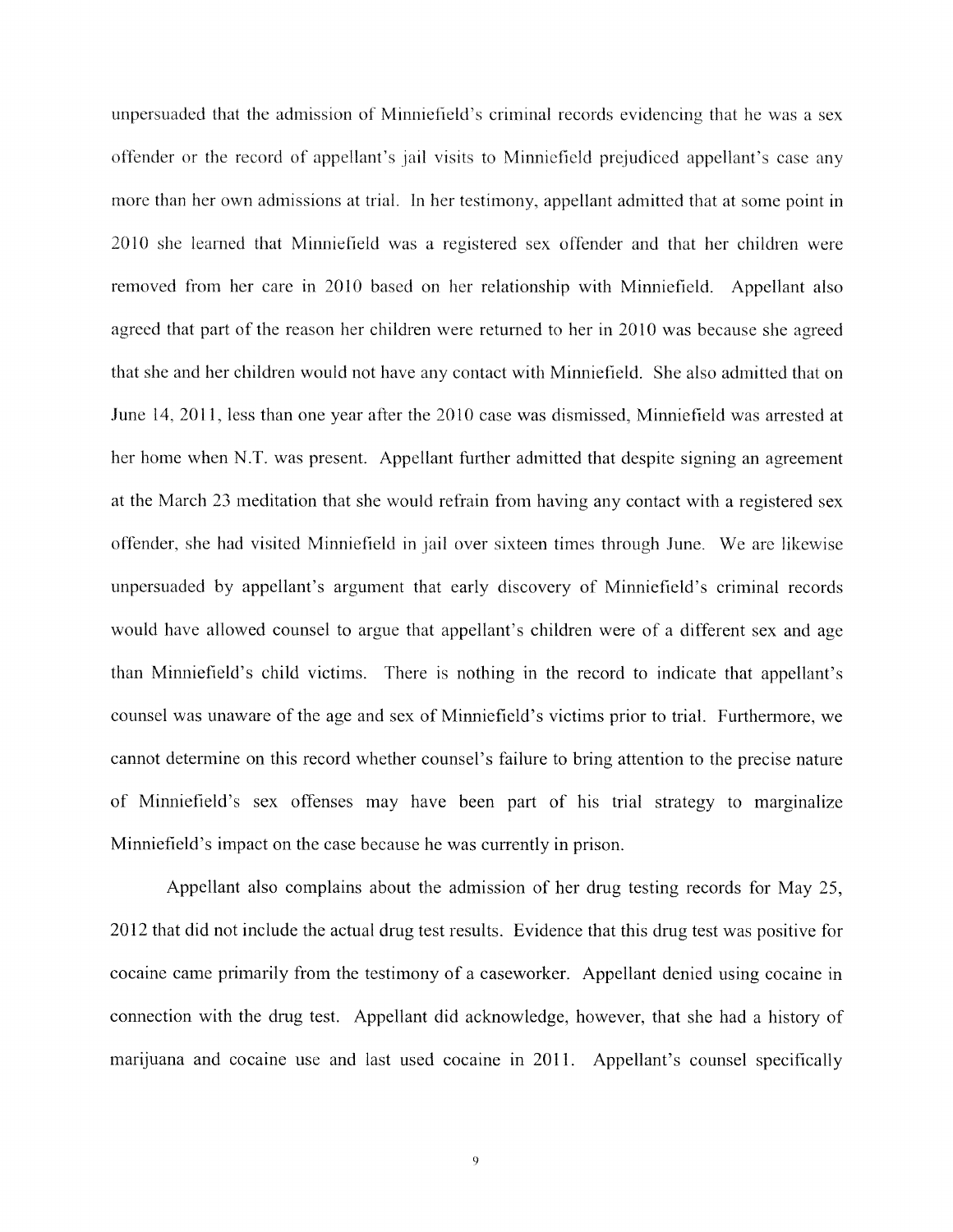objected to the caseworker's testimony about the drug test results on the grounds "that would be asking a question about results that are not in evidence." Although the trial court sustained the objection, the caseworker subsequently testified the test came back positive for cocaine. Appellant's counsel then moved for a mistrial, which was denied. Absent evidence of whether the actual test result was positive or negative, we cannot conclude that counsel's failure to obtain discovery on the results of appellant's drug tests prejudiced her case. We also reject any ineffective assistance complaint based on counsel's failure to obtain another drug test for appellant for the same reason. There is no evidence in the record of what such a test would have revealed had it been performed or whether it would have aided or prejudiced appellant's case.

Finally, appellant challenges counsel's failure to obtain discovery with respect to the recommendations and opinions of appellant's counselor. Appellant contends this failure prevented counsel from obtaining an objective risk assessment test that "could have combated the Department's subjective claims that appellant could not be protective of her children." Because there is nothing in the record to indicate what an objective risk assessment test would have revealed had it been performed, we cannot conclude appellant's counsel was ineffective for failing to obtain such a test. Accordingly we reject all of appellant's ineffective assistance complaints based on counsel's failure to file special exceptions and propound discovery.

#### D. Arguments and Questioning Based on Non-Existent Court Order

Appellant also asserts she was harmed by her counsel's failure to correct the impression created at trial that appellant was currently under a court order prohibiting her from contact with D. Arguments and Questioning Based on Non-Existent Court Order<br>Appellant also asserts she was harmed by her counsel's failure to correct the impression<br>created at trial that appellant was currently under a court order proh

<sup>&</sup>lt;sup>5</sup> Appellant asserts this impression was created by her counsel's failure to object to adverse counsel's improper argument and questioning about appellant's failure to comply with non-existent court orders and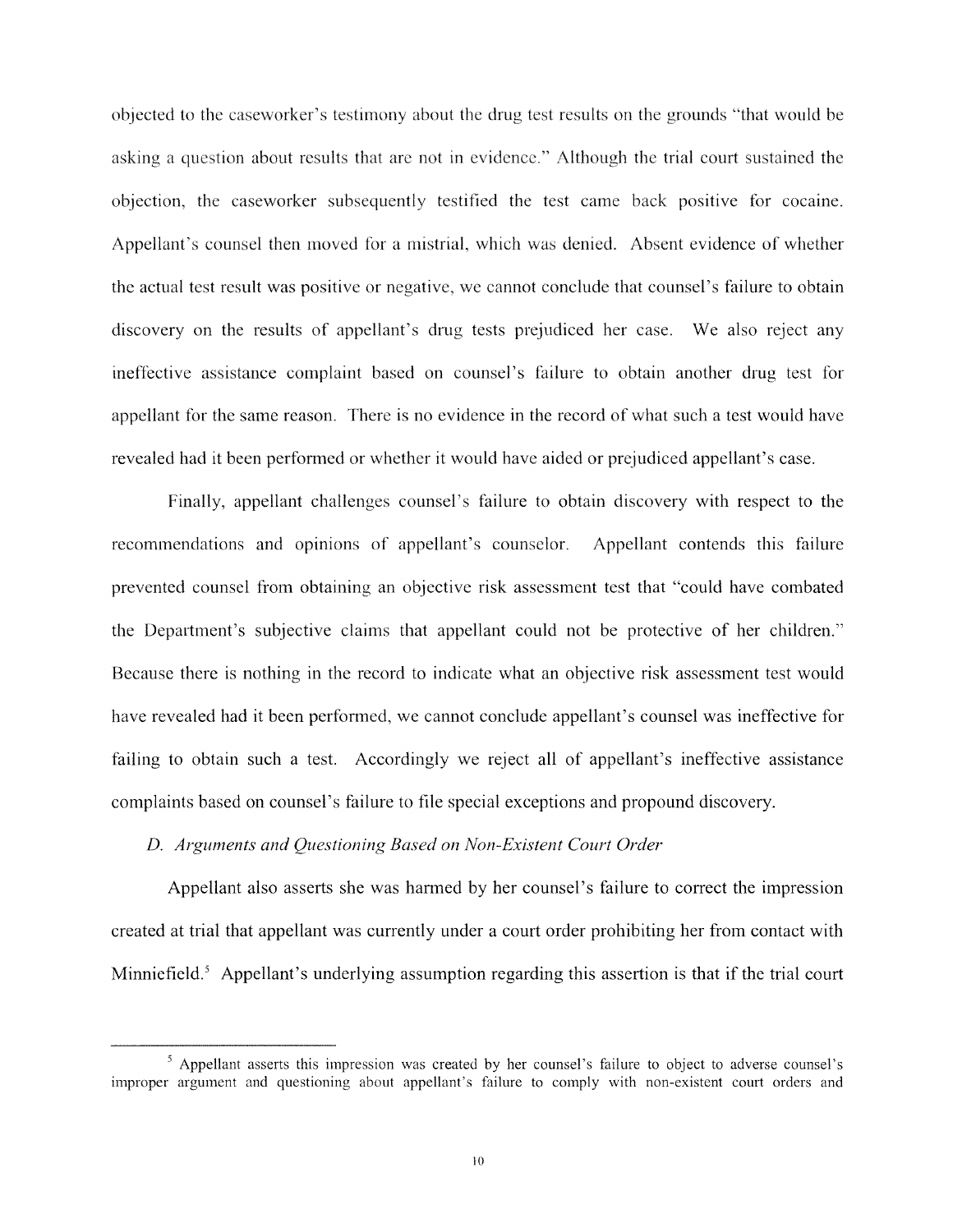knew there was no existing court order prohibiting appellant or her children from having contact with Minniefield, there was a reasonable probability that the trial court would not have terminated her parental rights. Our review of the record does not support appellant's position. There was ample evidence that, irrespective of a court order, appellant was aware that Minniefield, a known sex offender, should not be around her children and that his presence in her home in 2010 led to the children's removal. Yet less than a year later, Minniefield was arrested in her home while one of her children was present. Additionally, despite signing an agreement to refrain from any contact with any sex offenders on March 23, 2012, appellant continued to visit Minniefield in jail regularly. In light of this evidence, we cannot say that counsel's failure to point out the absence of a specific court order prohibiting appellant's conduct prejudiced the result in this case.

#### E. Other Ineffective Assistance Claims

Appellant also complains about her counsel's questioning of a caseworker and appellant's aunt. She asserts this questioning elicited damaging evidence that appellant had refused to take a drug test and that the aunt had called the police on June 14, 2011 because Minniefield was allegedly beating appellant. Appellant also directs us to questions her counsel asked her about what she would do if Minniefield came to her home and started molesting her children. She further attacks counsel's failure to point out that appellant never signed the family service plan and the lack of evidence it was ever served on her after the Department claimed she failed to comply with the plan. Additionally, appellant complains of counsel's failure to present any evidence of her plan compliance.

appellant's counsel's own statements and questions to appellant suggesting that there were court orders prohibiting appellant from having contact with Minniefield.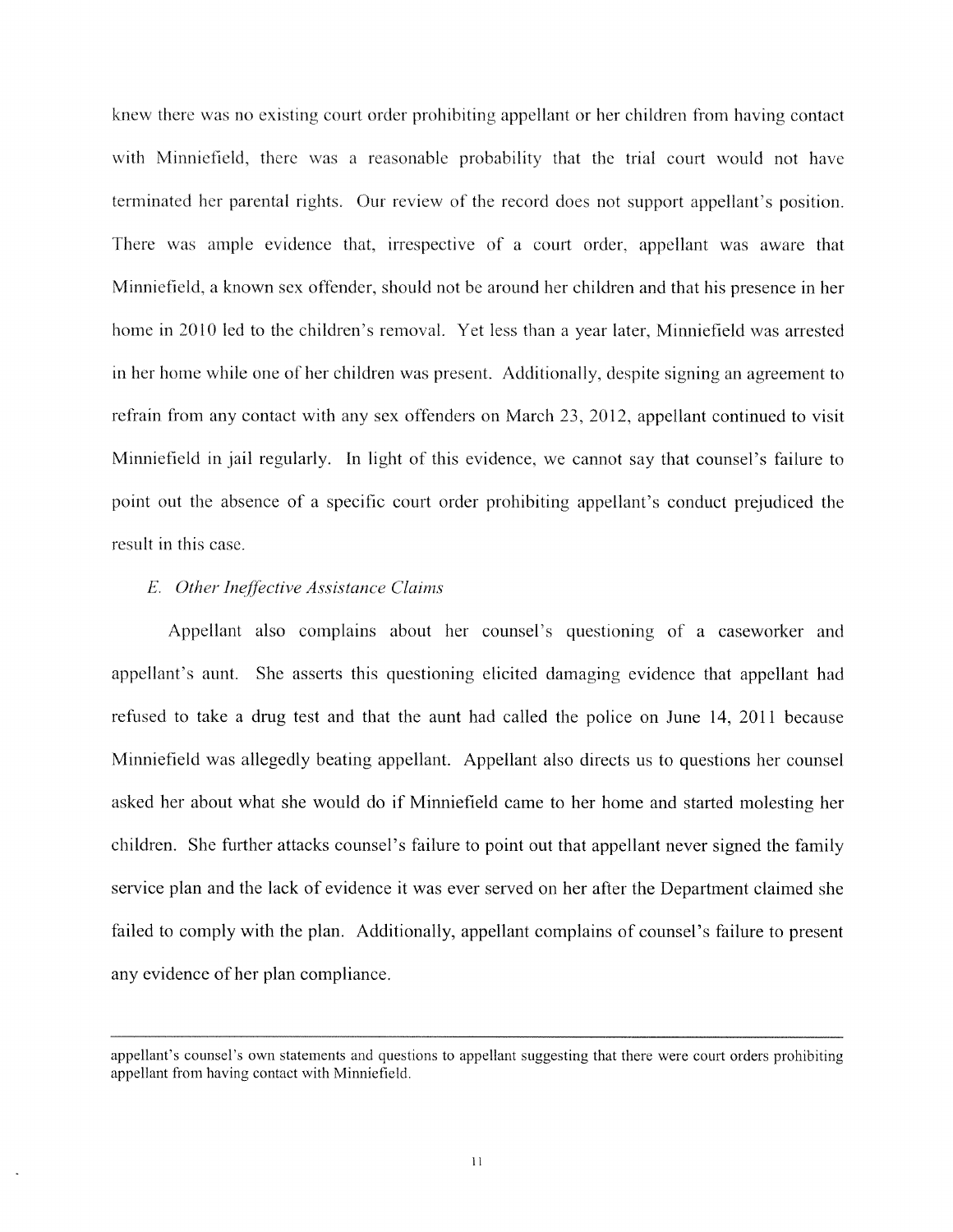Based upon this record, we cannot agree with appellant that these alleged deficiencies prejudiced the outcome of her case such that she was deprived of a fair trial, a trial whose result is reliable. See In re M.S., 115 S.W.3d at 545 (quoting Strickland v. Washington, 466 U.S. 668, 687 (1984)). The Department's main focus throughout the termination proceeding was appellant's inability to adequately protect her children as evidenced by her continued contact with a known sex offender even after various services were provided to her to help her make appropriate decisions to create a safe environment for her children. For example, the caseworker testified that appellant admitted to the caseworker that Minniefield slept in the only bed in the apartment with the children separated by appellant which appellant denied in her testimony. According to the record, appellant's drug use, while relevant to the question of whether appellant was adequately protecting the children, appears to have been a secondary concern to the Department. Nevertheless, at the beginning of trial, appellant's counsel sought a continuance specifically requesting additional time to obtain another drug test for appellant. That request was denied by the trial court. Throughout the trial, appellant's counsel thoroughly cross-examined the Department's witnesses and took two witnesses on voir dire regarding certain testimony. He made numerous objections to testimony, many of which were sustained. Counsel made an oral motion for a mistrial after a caseworker testified to the results of the drug test that was not in evidence. We conclude the record here is insufficient to overcome the presumption that counsel's performance was competent. See In re M.S., 115 S.W.3d at 145.

Finally, appellant asserts counsel's representation was ineffective because he failed to present evidence of several factors that were relevant to the whether termination was in the best interest of the children. See Holley v. Adams, 544 S.W.2d 367 (Tex. 1976). Once again, the record does not reveal what the purported evidence would have been or whether it would have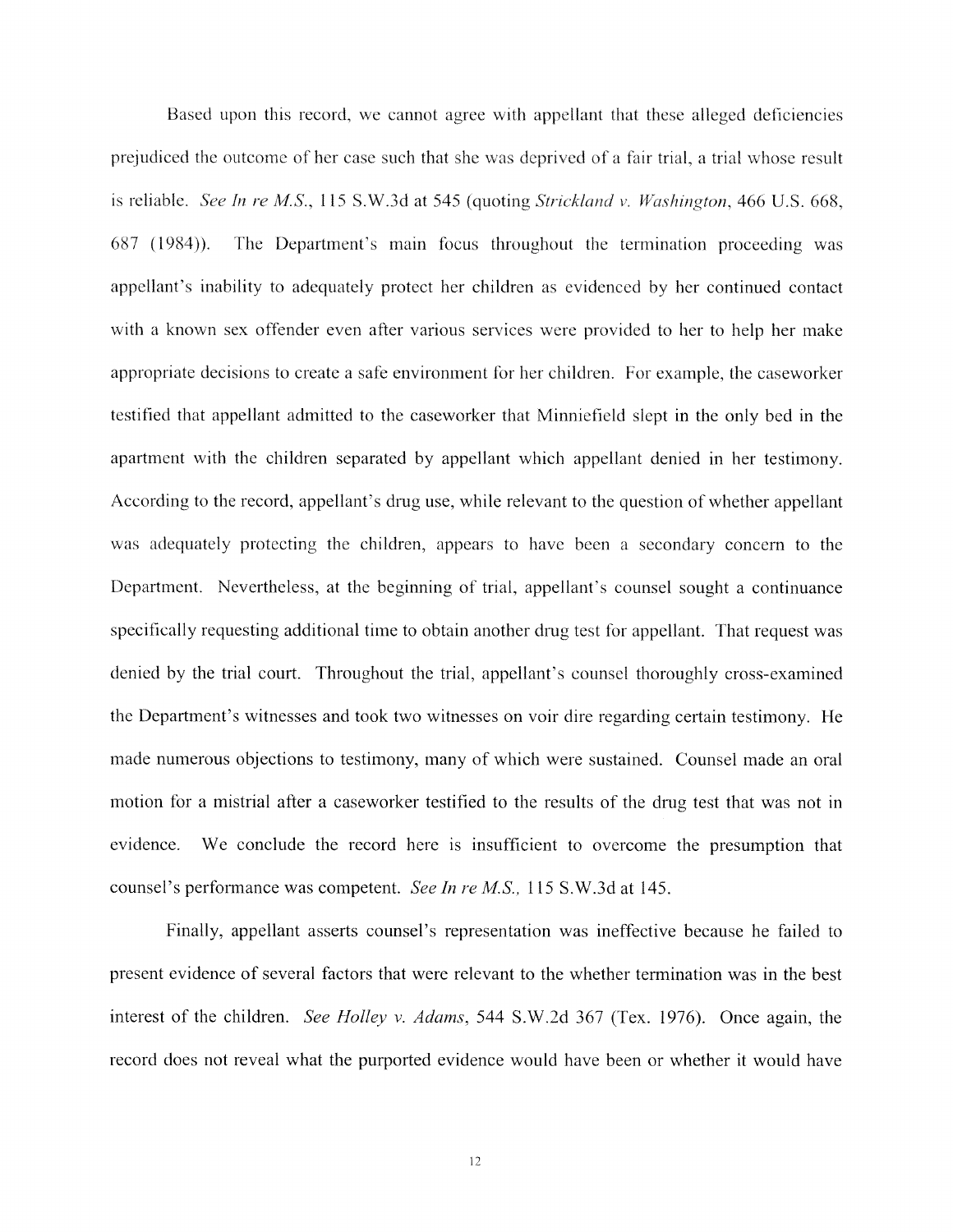supported appellant's position. Therefore, we cannot conclude appellant was prejudiced by counsel's failure to present such evidence. Appellant also argues that counsel should have objected to the Department's rejection of placement of the children with appellant's aunt because of the aunt's need for financial support. However, there is no evidence that the Department rejected placement with the aunt on this basis. Among other things, the caseworker testified her main concern with the aunt was that she appeared at the last minute, less than one month before trial. Further, the caseworker stated that to be able to care for the children, the aunt would need financial assistance, which the Department could not provide immediately for placement with a relative. The caseworker also testified the aunt initially expressed a hesitancy about taking custody of Li. because the aunt was not related to Li. Accordingly, appellant has not met her burden with respect to this ineffective assistance complaint. Having rejected all of appellant's ineffective assistance complaints, we turn to her due process complaints.

#### 11. DUE PROCESS

In her second issue, for the first time on appeal, appellant complains her due process rights were violated because (1) she was not given forty-five days' "meaningful" notice of the July <sup>5</sup> trial date after the Department allegedly repudiated the March 23 mediated settlement agreement, (2) the Department repeatedly misrepresented that appellant was in violation of a court order prohibiting her or her children from having contact with Minniefield when no such court order existed, and (3) the trial court reinstated the termination case regarding L.J. on the Department's motion without a hearing or notice to appellant.

Our review of the record reveals that none of appellant's due process complaints were ever presented to the trial court. To preserve most issues for review, a party must bring the issue to the trial court's attention by timely request, objection, or motion. See TEx. R. App. P. 33.1.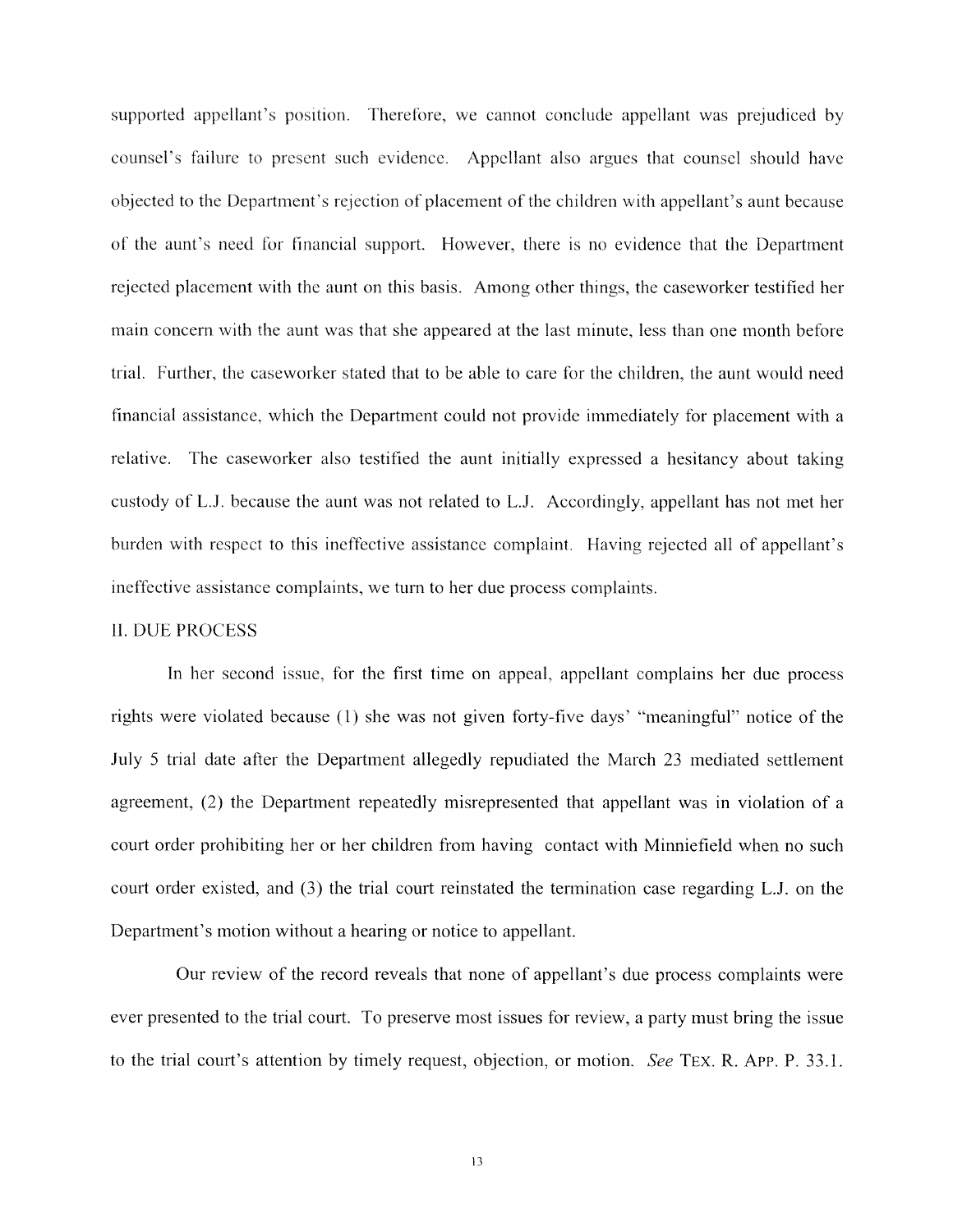Even constitutional claims can be waived by failing to raise them in the trial court below. See In re L.M.I., 119 S.W.3d 707, 708 (Tex. 2003) ("[A]dhering to our preservation rules isn't a mere technical nicety; the interests at stake are too important to relax rules that serve a critical purpose"). In fact, our review of possible reversible error never presented to the trial court would undermine the legislative intent to ensure finality in termination proceedings and expedite the resolution of these cases. See In re B.L.D., 113 S.W.3d 340, 353 (Tex. 2003). Because appellant failed to raise her due process complaints in the trial court, she has failed to preserve these issues for our review. See id. at 349–50. Accordingly, we resolve appellant's second issue against her.

Having resolved appellant's two issues against her, we affirm the trial court's judgment.

121283F.P05

DAVID W. EVANS **JUSTICE**